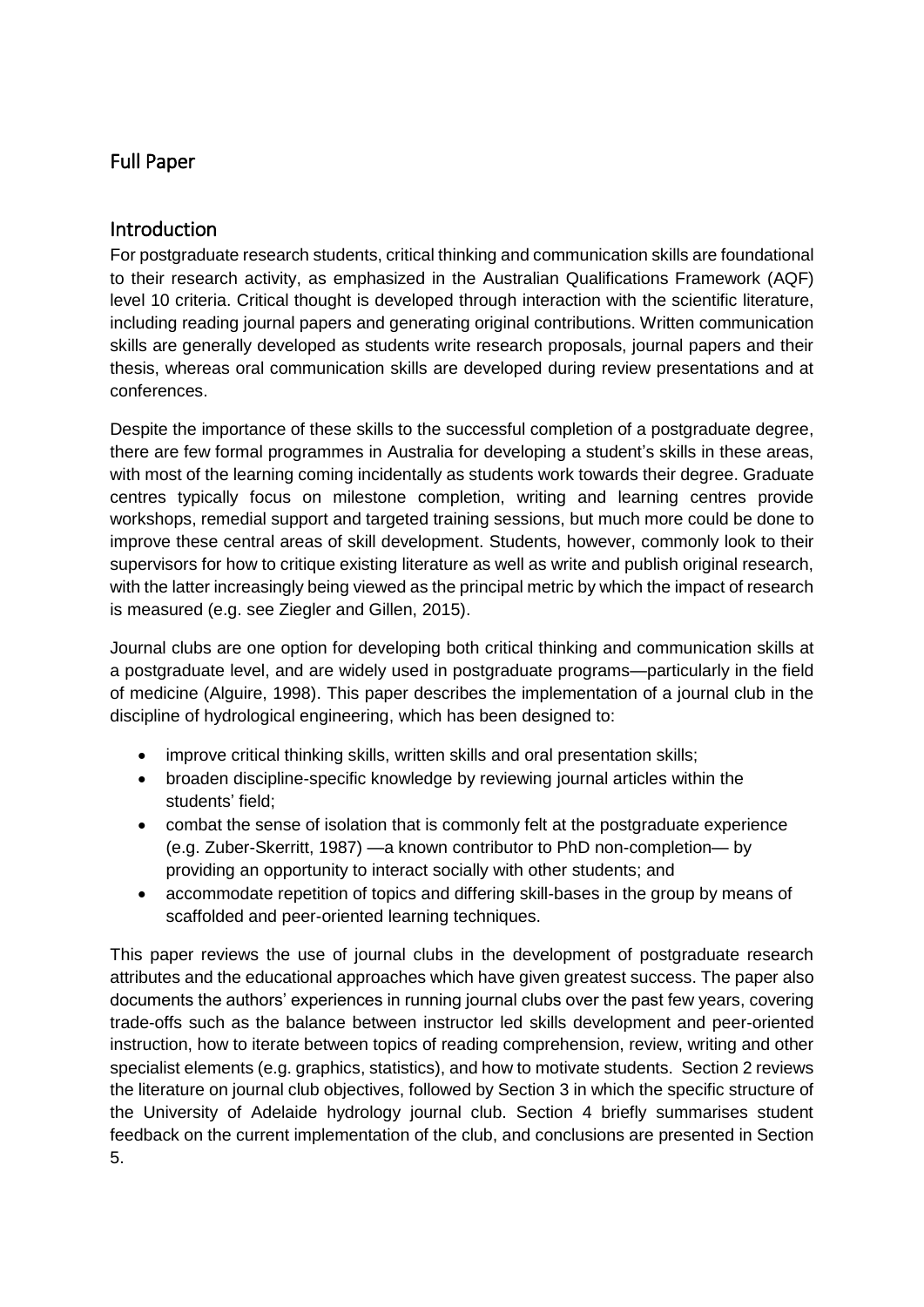### 1. Journal club objectives

Journal clubs have been used with diverse formats and to address multiple alternative objectives (Alguire, 1998), depending on the discipline, size and experience of the group, involvement of academics and so on. A list of alternative objectives that have been commonly adopted for journal clubs is provided below. Most of these objectives are based on detailed systematic reviews of journal clubs in the medical literature (e.g. Ebbert et al, 2001; Edwards et al, 2001; and Deenadayalan et al, 2008), where journal clubs are a much more common feature of the postgraduate curriculum.

**Overall objective:** The extent to which the purpose is to maintain currency of knowledge; improving a student's critical appraisal skills; facilitate peer interaction; or act as a mode of formal instruction to students.

**Selection of papers:** Whether to acquaint students with seminal papers in their broad area, the latest technical research in their field, papers from the supervisor, papers discovered by students, or manuscripts under preparation by the students.

**Skills-development focus:** Whether to explore criticality within the review process (see also Guilford, 2001), reading and writing, oral communication (see also Minerik, 2011) or technical skills such as statistics.

**Aspect of paper:** Whether to consider entire papers, specific features (e.g. abstract, introduction, challenge, discussion, recommendations, graphs), or specific styles (review, discussion, opinion).

**Stage of learning:** Whether to focus on newer students who are uninitiated to academic writing concepts; international students who may require additional language skill development; students facing specific challenges such as first submission of a manuscript or responding to reviewer comments; or advanced postgraduate students.

To assist with determining the optimal format of a journal club, it is important to clearly articulate the club's objectives (Alguire, 1998). Many journal clubs are informal and initiated with a basic motivation focussed on a specific element; for example to maintain currency, or to teach writing skills. To address the diversity of a group and realize the potential of multiple objectives requires a more formalised programme with planned activities (Deenadayalan et al, 2008).

# 2. Structure of journal club

A journal club was initiated within the School of Civil, Environmental and Mining Engineering at the University of Adelaide in 2012, following the first author's experience with similar journal clubs at the School of Civil and Environmental Engineering, University of NSW. The journal club is designed to support postgraduate research students in the specialist field of hydrology, and currently comprises six students (both local and international) across all levels of their PhD. The objectives have been formulated to align with the Australian Qualifications Framework (AQF) level 10 criteria for doctoral students, and focuses on the development of critical thinking skills and communication skills.

The journal club is structured around two major blocks. The first block focuses on building specialist knowledge and critically appraising published journal papers. The second block focuses on developing written and verbal communication skills, focusing on manuscripts that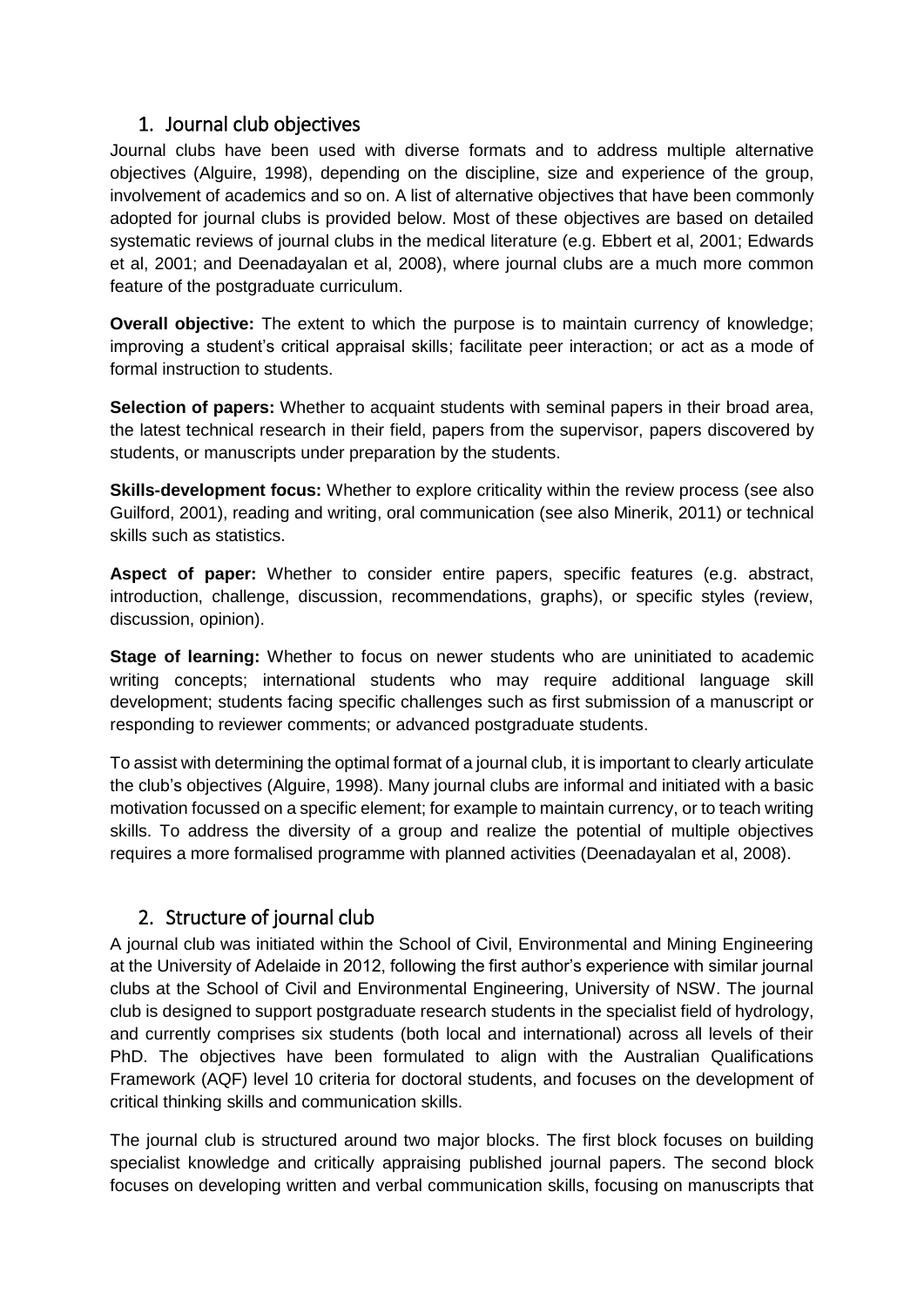are in preparation by the students themselves. The club meets for one hour, weekly, and attendance is compulsory for students.

Both blocks adopt the model of a 'blended' learning environment where the content of reviewing written material and developing a critique are conducted prior to a weekly meeting. The requirement of completing exercises prior to the journal club was based on initial experiences that students would commonly be unprepared prior to the club. This finding was also made by Deenadayalan et al (2008) and Alguire (1998), with the latter paper suggesting that inadequate preparation is a key reason for momentum of the journal club dissipating after one or two years of activity. As part of the preparation, students are expected to form their views prior the meeting to provide them with an opportunity to reflect without influence of others. During the meeting itself students will review their opinions with the benefit of group discussion.

The students are expected to spend about four hours per week (three hours of preparation plus an hour of in-class time), or ~10% of total workload assuming a 40 hour work week. The preparation is based on an assumption of two to three hours to read a ~12 page journal paper or text plus completion of a short survey, or a longer written exercise based on the readings from the previous week. Based on the authors' experience, the techniques learned by the students improve their efficiency in other areas such as completing their own literature review or writing their thesis, so that the increase in the structured workload means more efficiency in the less structured components of a PhD. Academic workload is minimised by rotating between multiple academics, so that each academic staff member attends one journal club meeting approximately one in three weeks.

The value of group interaction as part of the journal club format was highlighted by Zuber-Skerritt (1987), who suggest that "*students would learn the foundations of academic research in theory and practice through group discussions with fellow-students and several members of staff… students would be assisted in the crucial problem areas in the research process through mutual support and interaction*…". The journal club meeting therefore follows a peer-oriented approach where students are expected to both lead and contribute to discussion (see Topping et al, 2000). The academic supervisors provide scaffolded contribution to the classes through provision of the structured exercises, surveys and rubrics, input towards selection of papers and interaction during the meeting, while taking care not to dominate the discussion.

Table 1 summarises the three-week cyclic structure of the first block of the journal club, which relates to the critical appraisal of a journal paper. The block is structured using a 'principles', 'evaluate' and 'discuss' format, in which Week 1 focuses on building the students' knowledge of the topic, which involves pre-reading material that has been selected by the academic. Week 2 requires the students to complete a survey (Table 2) that assists them in their critique of a selected journal paper. The subsequent peer-oriented discussion allows input from the group and a chance to review

|                |  | Table 1: Block 1 – journal paper review. One week of theory development, followed by a review of a single |
|----------------|--|-----------------------------------------------------------------------------------------------------------|
| journal paper. |  |                                                                                                           |
|                |  |                                                                                                           |

| <b>Week</b>    | <b>Pre-class</b><br>preparation                                 | In class activity                               | <b>Relation to AQF10</b><br>skills                  |
|----------------|-----------------------------------------------------------------|-------------------------------------------------|-----------------------------------------------------|
| 1 "Principles" | Review pre-reading<br>materials (e.g.<br>chapter of discipline- | Academic-led discussion<br>about selected topic | Build body of<br>knowledge at frontier<br>of field. |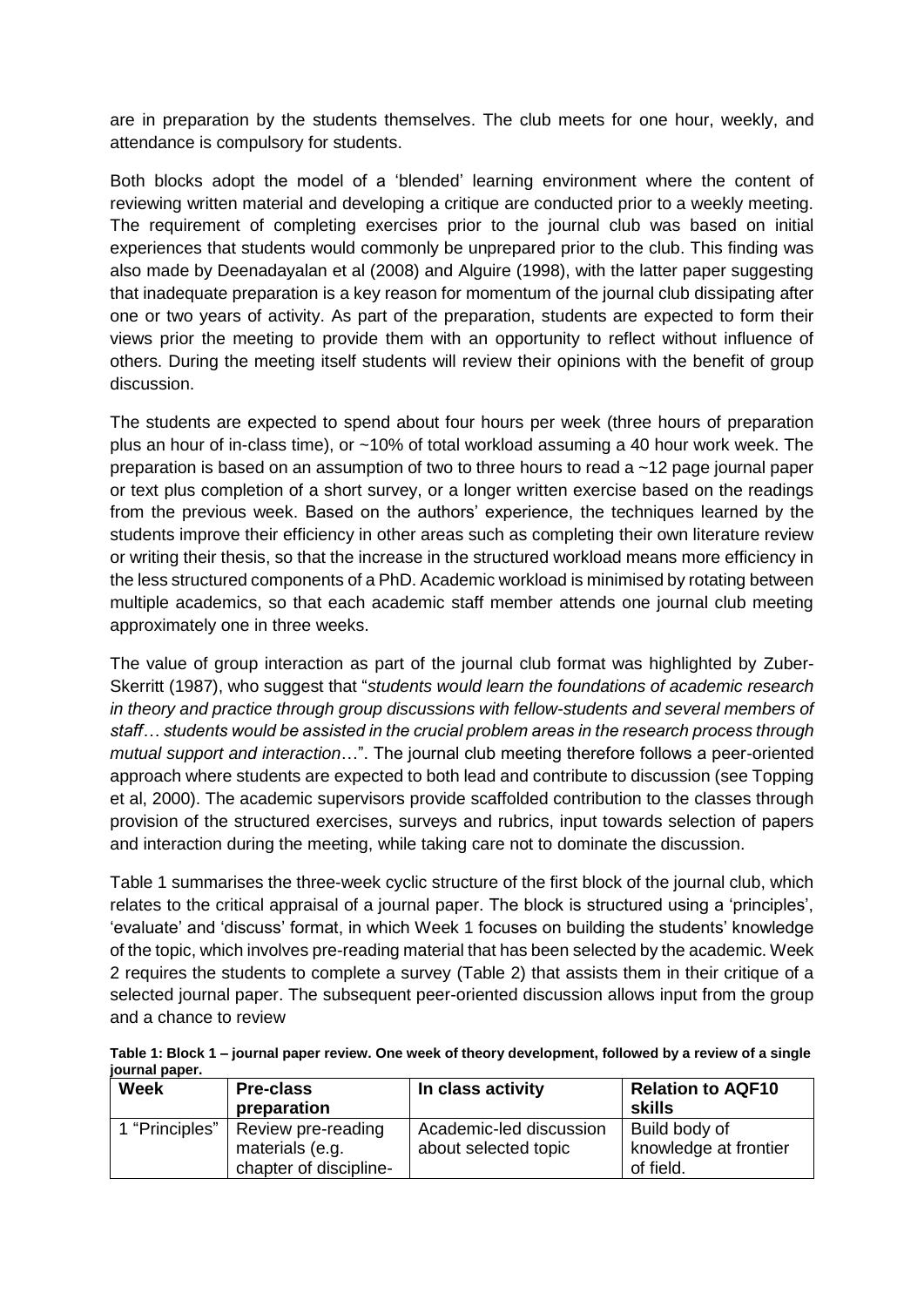|              | specific text or a<br>review paper).                                                                   |                                                                                                                                                                                                                                                            |                                                                                                                                   |
|--------------|--------------------------------------------------------------------------------------------------------|------------------------------------------------------------------------------------------------------------------------------------------------------------------------------------------------------------------------------------------------------------|-----------------------------------------------------------------------------------------------------------------------------------|
| 2 "Evaluate" | Review a journal<br>paper selected by the<br>academic, and<br>complete Survey 1<br>(refer to Table 2). | Student-led evaluation,<br>focusing particularly on<br>areas of contention<br>based on survey<br>responses. The survey is<br>repeated at the end of the<br>class to assess whether<br>student's opinions have<br>changed as a result of<br>the discussion. | Build cognitive skills to<br>think critically,<br>evaluate existing<br>knowledge and ideas.                                       |
| 3 "Discuss"  | One-page critique of<br>journal paper<br>reviewed in week 2.                                           | Student-led discussion on<br>how to improve the paper<br>or move it to the next<br>level. This may include a<br>formal presentation by<br>one of the students.                                                                                             | <b>Build communication</b><br>skills to explain and<br>critique theoretical<br>propositions,<br>methodologies and<br>conclusions. |

#### **Table 2: Sample questions for Survey 1, with results to be presented on a Likert Scale from "strongly agree" to "strongly disagree".**

| $\mathbf{1}$   | The study objectives are clearly articulated                                                |
|----------------|---------------------------------------------------------------------------------------------|
| $\overline{2}$ | The research has a high level of societal significance                                      |
| 3              | The research has a high level of scientific significance                                    |
| $\overline{4}$ | The literature review or 'background' section provides a good survey of the current         |
|                | state of the field                                                                          |
| 5              | The literature review or 'background' section is used successfully to carve out a           |
|                | research niche                                                                              |
| 6              | The data are clearly described and presented in adequate detail                             |
| $\overline{7}$ | The data are adequate for the study purpose                                                 |
| 8              | The methods are clearly described and easy to follow                                        |
| 9              | The methods are appropriate                                                                 |
| 10             | The approach used in the paper is reproducible                                              |
| 11             | The results are correctly interpreted                                                       |
| 12             | The statistical tests used are appropriate (if relevant)                                    |
| 13             | There are alternative interpretations of the results that have not been highlighted by      |
|                | the author                                                                                  |
| 14             | The figures and tables are clearly and professionally presented                             |
| 15             | The figures and tables support the claims made in the text                                  |
| 16             | The study objectives have been addressed                                                    |
| 17             | The paper's findings are clearly articulated                                                |
| 18             | The extent to which the paper's findings build on existing knowledge are clearly            |
|                | articulated                                                                                 |
| 19             | The conclusions are in agreement with the results (i.e. the conclusions are not             |
|                | overstated)                                                                                 |
| 20             | The authors provide a reasonable reflection of the limitations of their study               |
|                | their thoughts. Week 3 requires students to generate a formal one page critique following a |

their thoughts. Week 3 requires students to generate a formal one page critique following a standard model used by journals. At the end of the three-week block, the student should have developed knowledge of the topic being discussed, critically evaluated a published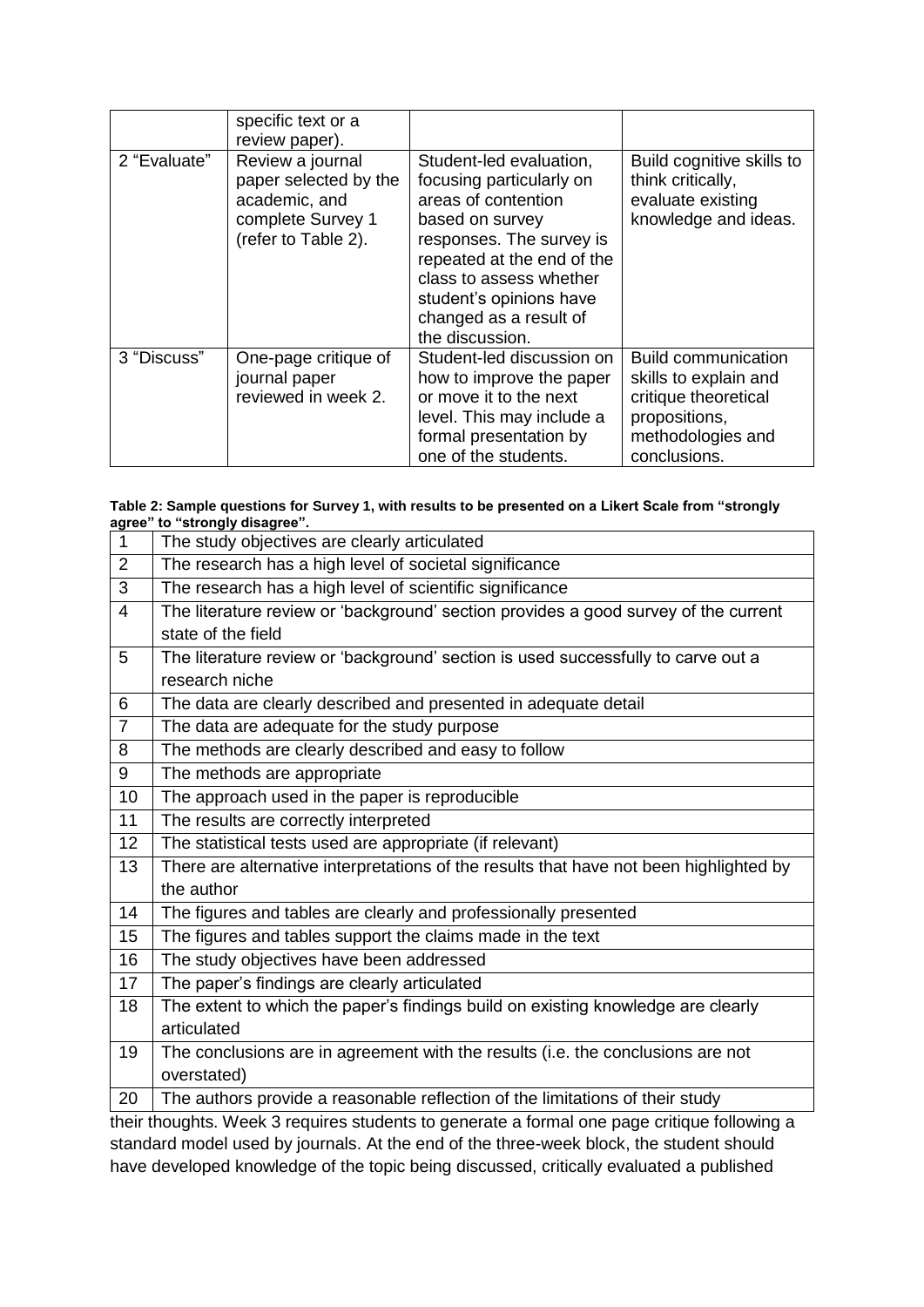manuscript, and developed presentation skills to discuss how the paper could have been improved.

The domain knowledge and critical appraisal skills developed in block one were the primary basis of the journal club up until this year (2015), where it became clear that additional support was required for developing students' writing skills. The second block focuses on the development of skills needed for the preparation of original manuscripts, and is based on reviewing a draft manuscript that has recently been completed by one of the students in the club. Scientific writing texts such as Schimel (2012) are used, as well as more general writing texts such as Clark (2006) and Zinsser (2006) that cover topics such as branching sentences, strong and weak verbs, and use of active/passive voice.

Block 2 uses a similar structure to block 1, in that the academic introduces material in the first week ('principles') and sets exercises for skills development in week 2 which are reviewed using a paired evaluation followed by group discussion ('evaluate'). In week 3 the students complete a survey (Table 4) to aid the formation of their critique of the paper followed prior to a student presentation on the process of writing their manuscript and challenges they faced with its composition ('discuss'). Finally, the need to complete a formal peer review of the manuscript in week 4, which not only helps to develop their own skills in manuscript peer review, but will also provide potentially useful critical feedback to the student whose manuscript is being reviewed.

| <b>Week</b>    | <b>Homework</b>                                                                                                                                                  | In class activity                                                                                                      | <b>Relation to AQF10 skills</b>                                                                                                          |
|----------------|------------------------------------------------------------------------------------------------------------------------------------------------------------------|------------------------------------------------------------------------------------------------------------------------|------------------------------------------------------------------------------------------------------------------------------------------|
| 1 "Principles" | Review pre-reading<br>materials (e.g.<br>chapter of book on<br>journal paper writing)                                                                            | Academic-led<br>discussion about<br>paper writing skills                                                               | Develop communication<br>(writing) skills to explain<br>theoretical propositions,<br>methodologies and<br>conclusions                    |
| 2 "Evaluate"   | Complete writing<br>exercises based on<br>the chapter reviewed<br>in week 1 (typically<br>approx. 1 page of<br>writing)                                          | Paired evaluation of<br>each other's writing<br>exercises                                                              | Develop communication<br>(writing) skills to explain<br>theoretical propositions,<br>methodologies and<br>conclusions                    |
| 3 "Discuss"    | Read a manuscript<br>that is in preparation<br>by a member of the<br>journal club, and<br>complete survey on<br>writing style used in<br>that paper              | Student-led<br>discussion, focusing<br>particularly on areas<br>of contention based<br>on survey responses             | Develop communication<br>(writing) skills to explain<br>theoretical propositions,<br>methodologies and<br>conclusions                    |
| 4 "Discuss"    | Peer review of a<br>manuscript that is in<br>preparation by a<br>member of the journal<br>group, based on<br>method proposed in<br>Nicholas and Gordon<br>(2011) | Paired discussion of<br>quality of peer<br>review. Pairs report<br>back to group<br>through impromptu<br>presentations | Develop communication<br>(writing and presenting)<br>skills to critique theoretical<br>propositions,<br>methodologies and<br>conclusions |

**Table 3: Block 2 – one week of theory development, followed by a review of a single journal paper**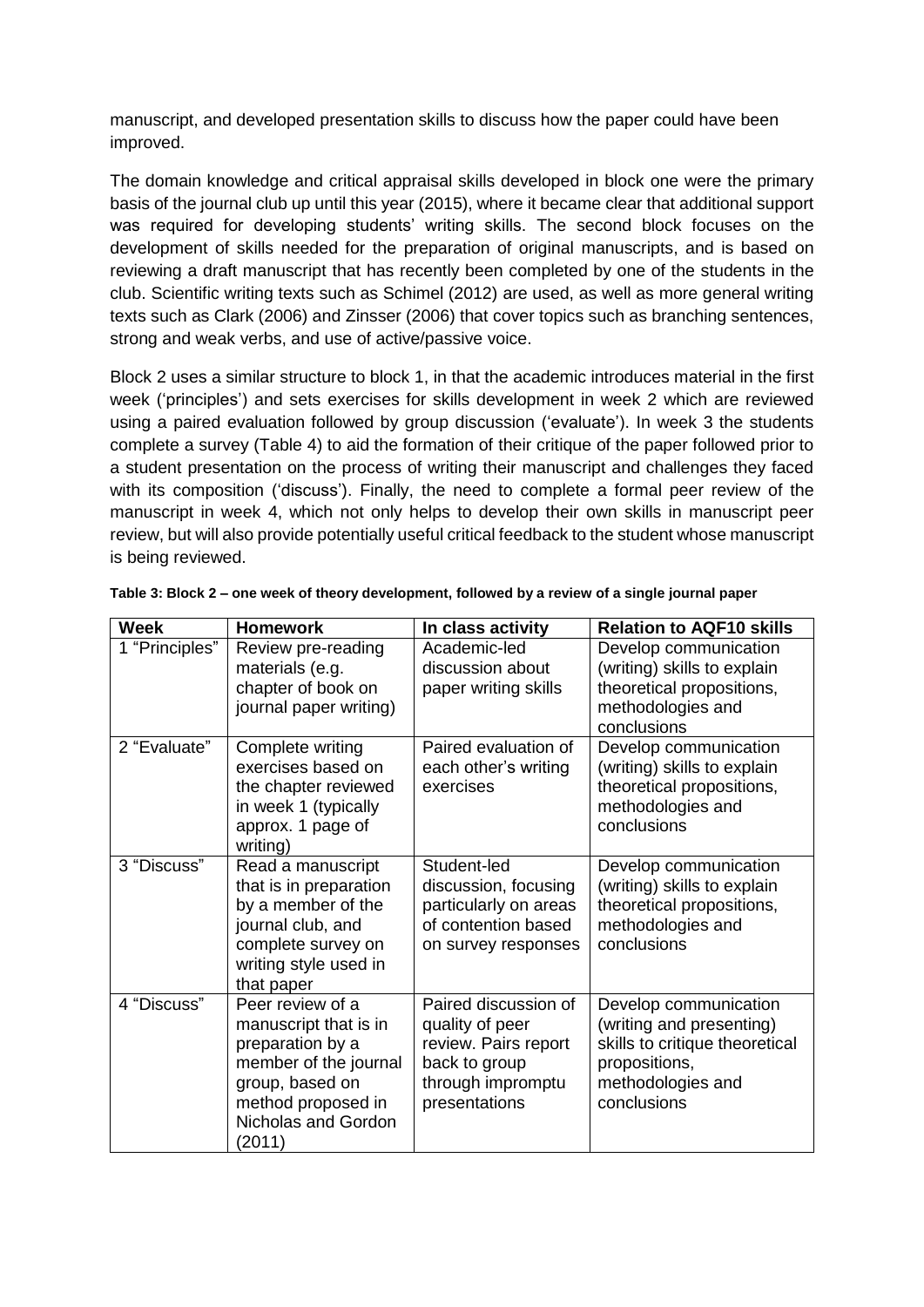**Table 4: Sample questions for Survey 2, with results to be presented on a Likert Scale from "strongly agree" to "strongly disagree". Chapter references in parenthesis relate to the writing text by Schimel (2012).** 

| $\mathbf 1$    | The paper has the elements: Simple, Unexpected, Concrete, Credible, Emotional, Story     |
|----------------|------------------------------------------------------------------------------------------|
|                | (S3)                                                                                     |
| 2              | The structure of the paper is clear $(\S4)$                                              |
| 3              | The paper structure make it easy to identify the: opening, challenge, action, resolution |
|                | (§5-9)                                                                                   |
| $\overline{4}$ | The introduced story arcs (themes) are nested and appropriately resolved (§10)           |
| 5              | There is only one idea per paragraph and there is flow within the paragraph (§11)        |
| 6              | The sentences are succinct and to the point $(\S12, 14)$                                 |
| $\overline{7}$ | There is flow between the paragraphs $(\S 13)$                                           |
| 8              | The terms (including acronyms) are appropriate, defined once, and used consistently      |
|                | (S16)                                                                                    |
| 9              | The referencing is appropriate and the reference list formatted consistently             |
| 10             | All equations, figures and tables are defined in the text and sufficiently explained     |
| 11             | Overall comments on writing style (free form response)                                   |

## 3. Student feedback

There is very little quantitative evaluation of journal clubs in the literature, with most feedback being qualitative or anecdotal. This is particularly the case within the engineering discipline, where relatively little formal research has been completed on the effectiveness of journal clubs for postgraduate education. Additional difficulties with measuring the effectiveness of journal clubs are related to their small sample size, the long timeframes involved in achieving objectives, and the informal nature of most journal clubs (e.g. Alguire, 1998; Deenadayalan et al, 2008).

Opportunities to formally evaluate the hydrology journal club have been limited for two reasons (i) the structure of the meeting has evolved since its conception in 2012 and was significantly revised in 2015; and (ii) the invitation to students was initially very broad (all water engineering PhD students at the University of Adelaide, comprising more than 20 students), but was restricted in 2015 to make student attendance compulsory and require supervisor commitment to the journal club meetings (currently only six postgraduate students).

To evaluate the effectiveness of the club, the six students were voluntarily and anonymously surveyed. All six students responded to the survey. The students were generally supportive of the peer-oriented nature of the club, with one stating that "*fleshing out and challenging ideas in a group discussion is my preferred way of learning anything*" and another highlighting that "*explaining concepts to each other… [enables them to be] better understood than reading from the book*". The students also highlighted the benefits on communication skills, stating that the club helps "*the students understand their own paper better and also improve their communication skills*" and that "*analysing journal papers is a good way to learn how to practically use various writing skills*".

Recommendations for improvements by the students include the potential to invite guest lecturers, the inclusion of gamification approaches to some of the in-class activities, a greater focus on practicing presentation skills. Finally, two students highlighted their desire for food to be provided during the club, with one students expressing a desire for "*some biscuits or*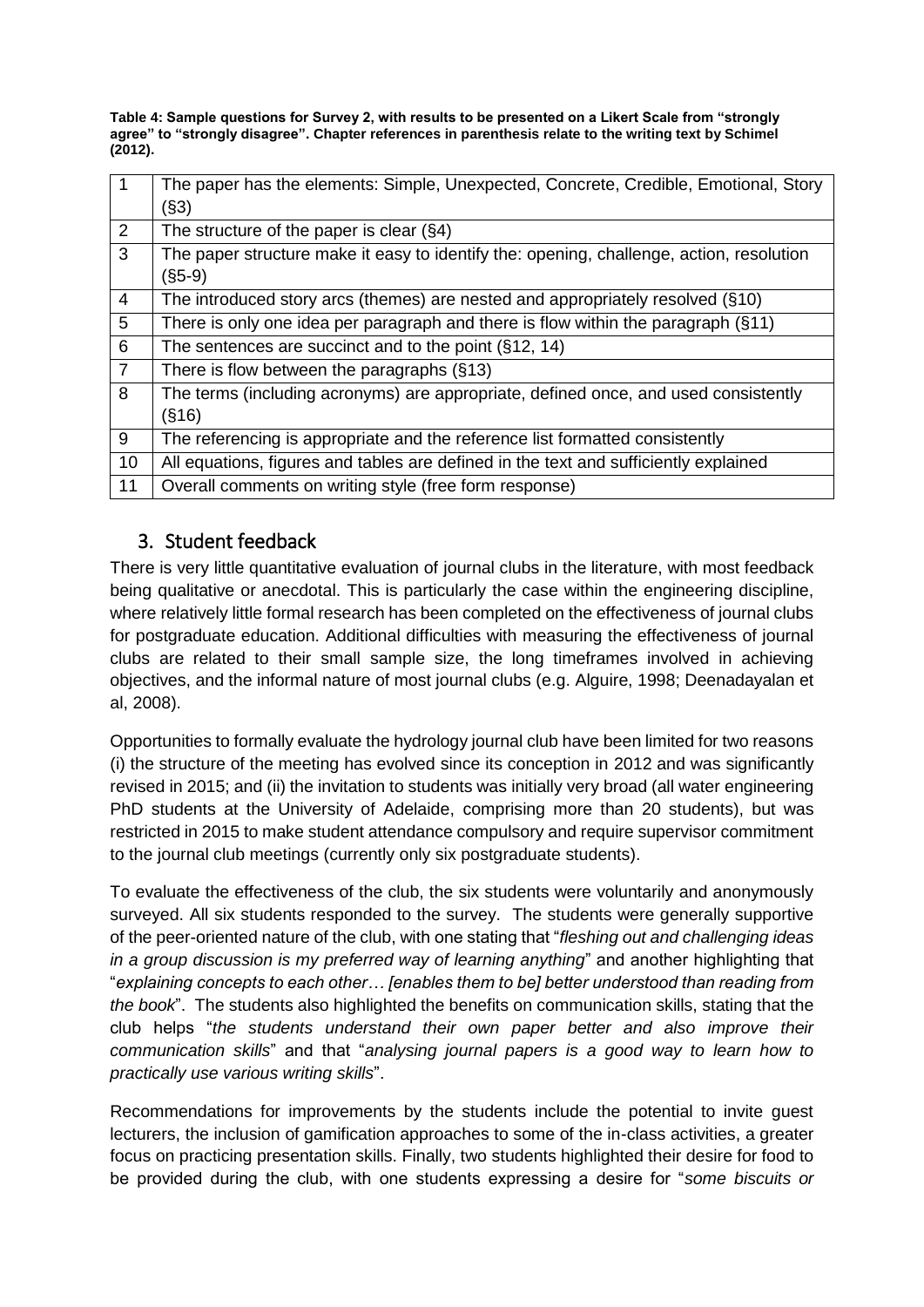*sandwiches*" and another suggesting that having "*lunch/afternoon tea together*" would "*motivate people to come*". Interestingly, the finding of the importance of provision of food was also highlighted in the reviews by Alguire (1998) and Deenadayalan et al. (2008).

## 4. Discussion and conclusions

At the University of Adelaide there is no coursework component to PhD completion. A significant challenge therefore has been to demonstrate to students the intrinsic benefits of skills development as a motivator for investing time into preparing for and engaging during the meeting. The issue of motivation was also highlighted by Minerick (2011) who recommended the creation of a formal study course for credit to encourage all students to read the articles prior to the meeting and enhance group discussions. Although this option is not available to the authors, it may be possible to integrate performance during the journal club with the PhD student 'confirmation' process and annual review process.

Considerable attention has been given to the scheduled activities so that student workload is limited to approximately four hours per week. The same paper is reviewed over multiple weeks, and weeks that have more reading exercises have less writing activities. The small size and high-level focus of subject matter (i.e. only targeting students studying hydrology, rather than attempting to cover the discipline of water engineering more broadly) allows the students to develop domain-specific skills relative to their discipline, and thus the four hours of 'investment' in the club is designed to make the students more efficient during the less structured parts of their PhD.

Some attempt has been made to celebrate milestone achievements (such as acknowledging paper submissions) but more effort is needed. Examples might include encouraging latterstage PhD students to share their reflections and experiences, more public acknowledgement of achievements—perhaps through a "gamified" points/reward system—or by reviewing performance in journal clubs as part of the structured annual review. Developing a structured approach for summarising weekly journal club outcomes (e.g. by documenting outcomes in a shared DropBox account) could also help instil a sense of 'progression' of the student's knowledge and skills (see also discussion in Deenadayalan et al, 2008 on this topic).

The issue of student motivation was one of the major reasons for stipulating that supervisors must be committed to the club meetings, so that there was increased accountability for students to engage with this forum through pre-class exercises (e.g. see Minerick, 2011). While the requirement of supervisor commitment increases supervisor workload, this can be reduced by using a rotation system, and selecting review papers based on their areas of specialisation. Furthermore, the use of peer-based learning techniques also assists in reducing grading requirements, as does the use of excellent texts (e.g. Schimel, 2012; Clark, 2006 and Zinsser, 2006).

As highlighted in Section 2, there are a wide variety of possible formats for journal clubs, and the format of the University of Adelaide hydrology club will continue to evolve. In general, however, we must agree with Minerick (2011) who conclude that "*student involvement in literature discussions teaches critical thinking, increases technical vocabulary, bolsters confidence, and aids in development of experiments*" and that the club outcomes include "*increased student knowledge of the literature, decreased apprehension in younger students*